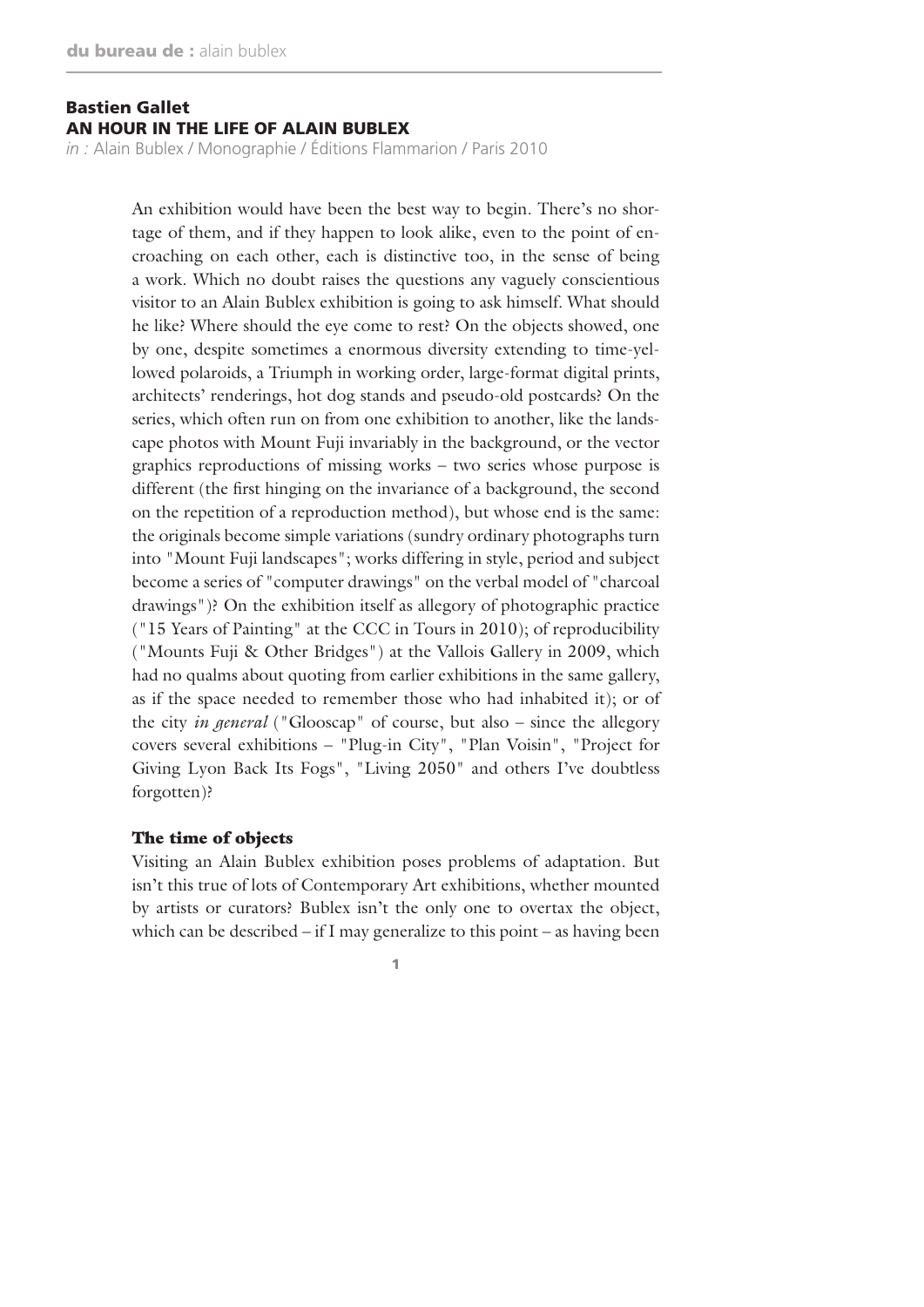of two kinds in the course of the last century: in the first instance as a clue to a process of which it was said to be the trace (and the impossible charting), or in the second as a moment in or a part of a limitless ensemble in its own right (the work as life). Bublex, though, seems to successfully skirt these two tropisms. His objects are in a certain way irreducibly themselves, in the sense that they are not separable from what we might call, to tweak an expression from Marcel Duchamp, the time of the fabrication. This time, while often excessive in terms of the object itself, nonetheless remains equal to the demands the latter makes, or more precisely still, to its size. For Bublex the object is less an index or a part – both ways of devaluing it by subsuming it under broader categories within which its sole possible status is that of an accident – than a stop. This stop can be historically produced (the Fiat 126), in which case it will be shown either that another stop might have been possible (the *Aerofiat*) or that we need to return to a stop never put into effect (the *Meunier-Béraud car*). It can also be deliberately brought about by a pure and simple suspending of activity (*1:24*), a coupling (*Plug-in City (2000)*) or a montage ("*Mounts Fuji & Other Bridges*"). Each time these operations produce one or more objects – the ones you see at the exhibitions – but not without deobjectivising them (which certainly does not mean dematerialising them) at the same time.

True, adding a Bridge or an image of Mount Fuji to these anodyne photographs turns them into landscapes, and maybe even potential postcards – Bublex stops the process before the postcard object actually takes shape – but the effect of the montage is to render visible something other than what the images actually show: their fabrication. Mount Fuji is as much a part of the image as it is the agent that transforms a banal photograph of a street running down to the sea into a typical ideal landscape. Here it's less a matter of gluing images together in the way English Pop Art did, than of coupling pictorial practices or genres (and the diversely colourful worlds they conjure up): in this case amateur photography and the Japanese print. Similarly, when Bublex sets out to build a life-size mo-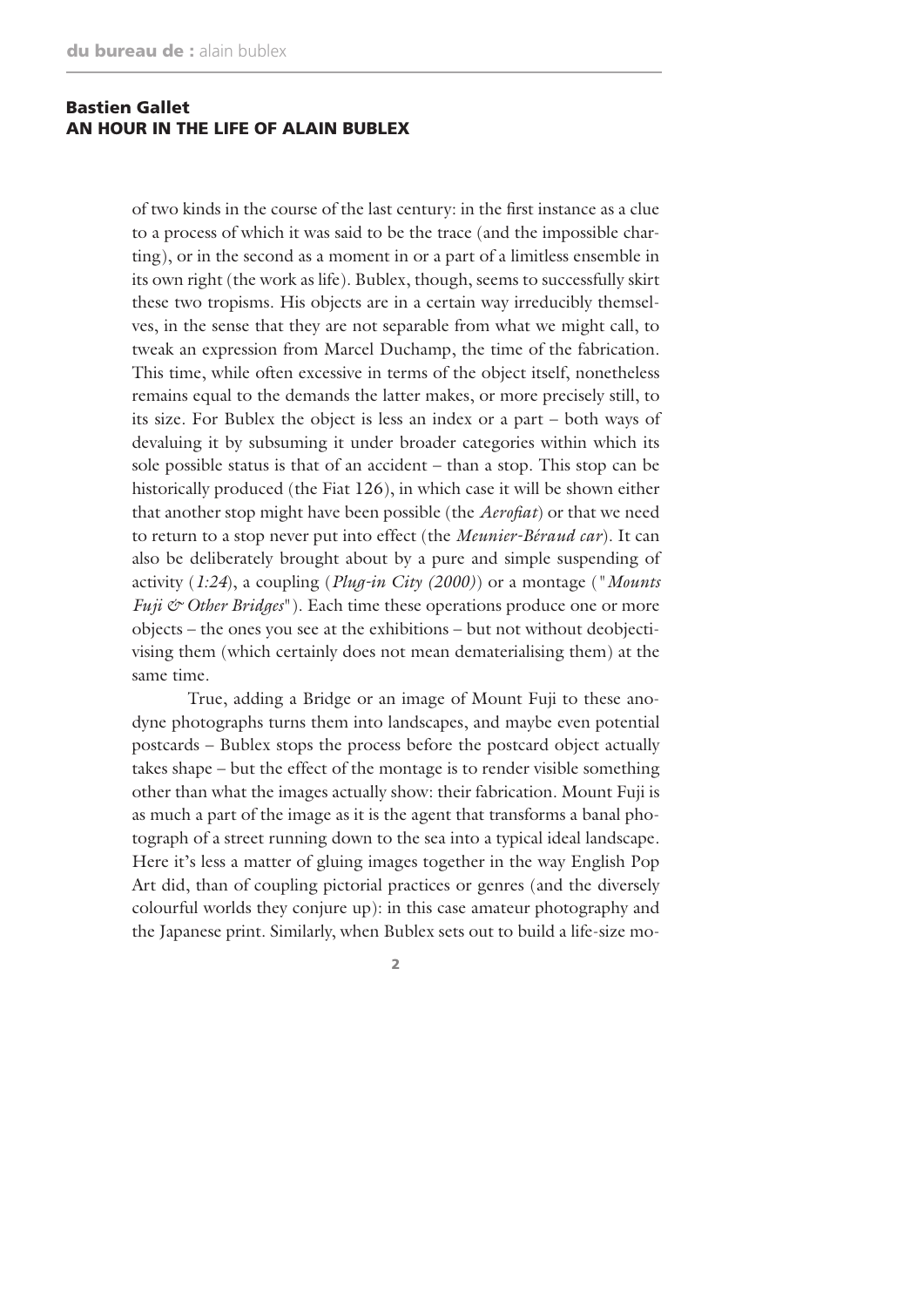del of the Meunier-Béraud, the first sedan minivan in automobile history – handmade just after the Second War by a mechanic and his carpenter brother-in-law, starting with a Citroën convertible (a genuine coupling, that) – he doesn't just settle for never finishing it (which is one of the ways of not objectivising it). In order to never finish it he avails himself of the resources and time frame of the *exhibition* by showing the model at the point its development has reached at the end of the time it took to set it up: the sole time during which he continues with his work of construction, the time frame of the gallery also providing an *analogue* of the vernacular time which was that of the construction of the original. The object on show, which differs in each exhibition by the time it took to set it up – the difference being a temporal one – couples two time frames and so renders them perceptible: the craftsmanly time frame in as far as it is applied to an industrial object and blocks its completion, incompleting and short-circuiting it via industrial development, i.e. in the form of a people mover documented forty years upstream of its fabrication by a car manufacturer; and the artistic-commercial time frame of the gallery, which for obvious economic reasons has to limit the setting-up time. And so Alain Bublex's objects are on several occasions diverse in character, several times different from themselves, and identical at the time of their fabrication: the difference hinging as much on the time frames they bring into play as on the physical realities they couple.

#### **Halfway**

This rigorous deobjectivisation is anything but a denial or a devaluing of the object. On the contrary, it lays bare the complex arrangement of ideas, operations and matters the object is. What Bublex makes manifest is the autotelic illusion, the one that governs our relationship with the works as much as with the industrial object. No difference from this point of view between the merchandise gleaming in the store window and the art object as self-proclaimed subject of its own history. Both are no more than outcomes, and these outcomes could have been quite different. The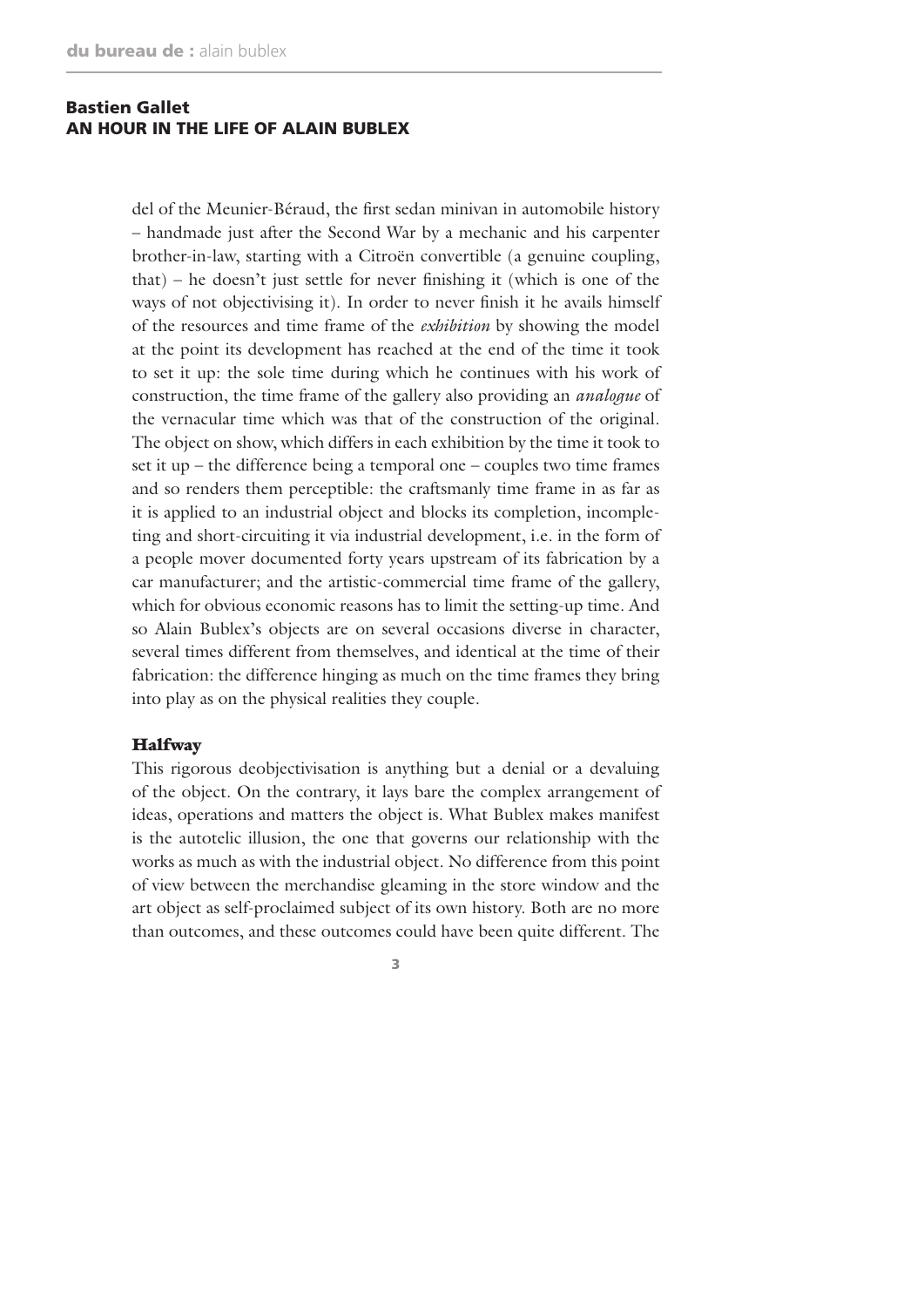contingency of the "finished" is often due to the attentiveness of the finishing touches. Indeed, what is more "perfect" and at the same time more contingent than a model? Obviously I'm thinking here of *1:24*, the unfinished model – stopped during construction – whose stand took as long to fabricate as the model itself would have. The lack of completion of one thing becomes the excess of completion of the other. The "masterpiece" lies in the stand – which monopolises the visible, and our attention – but what sparks our curiosity is the model. The work of art – which with no trace of irony doesn't give a damn about being an artwork – is literally halfway between "masterpiece" (what else would you put on a stand like this one?) and car model, somewhere between Paris and Tokyo (which is said to look like nowhere at all, as a photo shows) when you're doing the trip in a Renault Espace (as in *Wabi sabi Experience*, in progress at this writing). While no interspace, this halfway is certainly a meanwhile, but that's not the important thing. The halfway is space read as the concrete duration the idea needs to expound itself in detail. Not the idea of the model, which at best would be a vague metaphor – the artist putting together his marvellous and imperfect models with gleanings from all over the place – but what it becomes halfway, in the course of a fabrication suddenly stopped the way the official photographer suddenly stops just anywhere to fill his quota. For at the halfway mark the idea is quite different. The model, which we can only think of as finished or in pieces (in its box or on a shelf) thrusts unexpected shapes before our eyes when we stop in time (the moment of stopping being decisive indeed): all those shapes that make possible the *beautiful* shape the car will finally take on, especially by dealing with the technical constraints that dictate the association of this passenger compartment with that curve in the bodywork. Unfinished, the model calls forth a new formal space – that of the shapes that the *beautiful* shape demands – but an unstable, problematical space: these shapes are not space in the same sense as the other one, for they are miscellaneous, still labile, and waiting to be subsumed into the contingency beneath.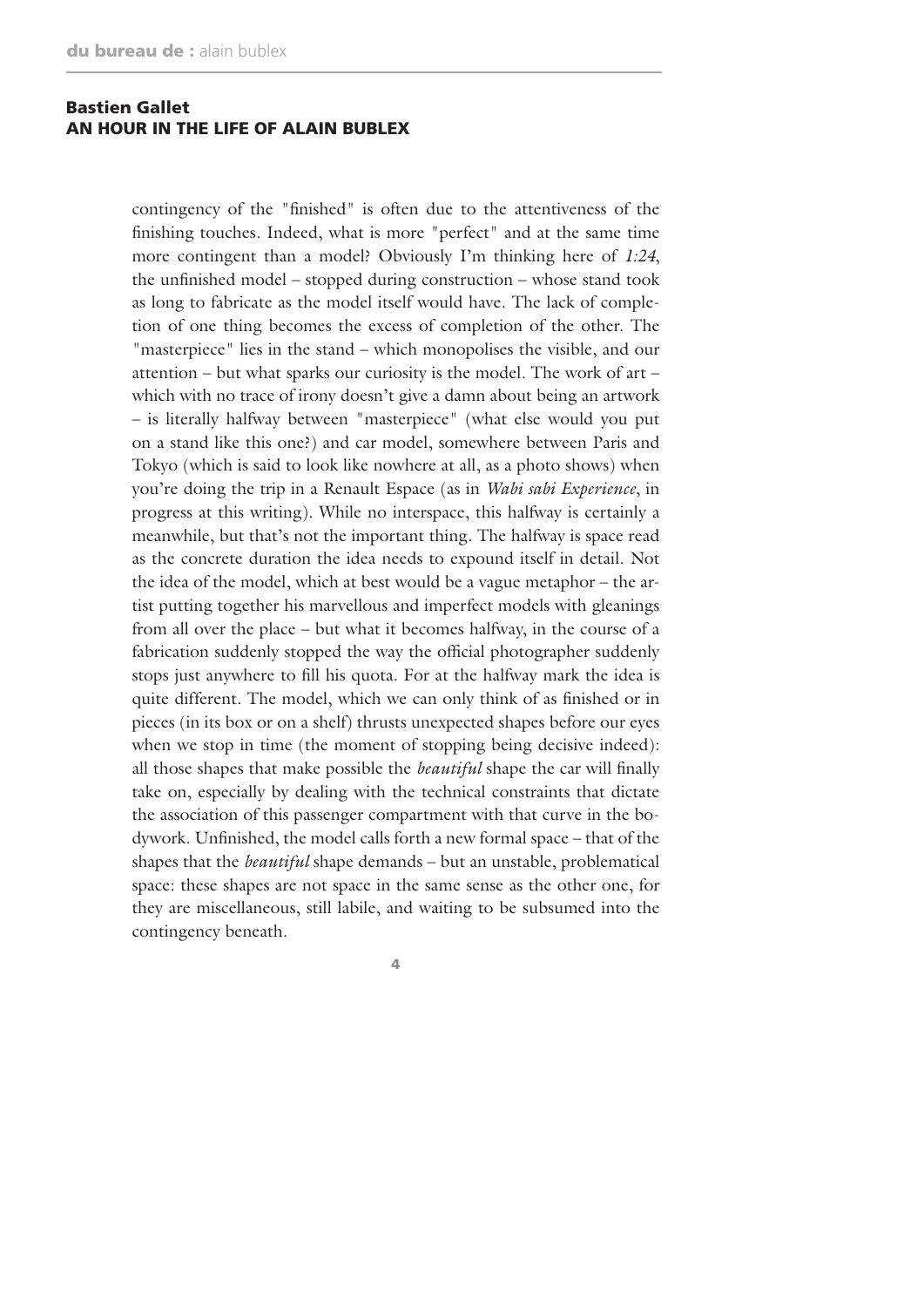Once successfully through the fabrication, whose tempo must be rigorously controlled, the ideas appear: an idea of art (functioning at the halfway mark) and an idea of form (as degree of stability or cuts in a process, with other cuts causing other forms to surface), and maybe even an idea of the idea (to be subjected to the *sudden stop* test). The question is no longer What is to be done (what work, what idea)? but Where and when to cut? What to couple with what, and how?

#### Ideas of the fabrication

Marcel Duchamp too had his "idea of the fabrication", but he understood the association of the two terms quite differently. "The idea of the fabrication", a note contained in the "Box of 1914" and reused in the "Green Box" under the title "3 Standard Stops = *Canned Chance*", states the hypothesis governing the *3 Standard Stoppages*1 of 1913: "If a horizontal thread one meter long falls from the height of one meter onto a horizontal plane, twisting as it pleases, it creates a new image of the unit of length."2 As formulated the hypothesis has no second part, the clause after the "if-clause" having been replaced by a simple coordinate clause "If...and" instead of "If...then". The idea maintains the experiment, and thus the fabrication, in the register of the possible. And what we take for the realization of the hypothesis, i.e. the *3 Standard Stop-pages*, is no more than the perceptible figuration of a still pure possibility.

Duchamp's problem, as I see it, is this: How to fabricate ("to can") a possibility without effectuating it? We know his reply: with the aid of chance. Here chance lies in the fall: there can be no knowing exactly what shape each thread, affected by air molecules, will take on once it reaches the floor. The three possibilities, which it only remains to glue onto the mounted strips of canvas with drops of varnish, are thus at the same time pure and effectuated, canned (in a croquet box), indefinitely repeatable (thanks to the three rulers that reproduce the shapes taken on by the threads) and, *ipso facto*, potential producers of infrathin spaces (between the reproduced lines). In other words the idea – that of creating "a new

<sup>5</sup>

<sup>1</sup> *three threads in a croquet box are attached to strips of canvas mounted on sheets of glass. Each forms a different curve. The curves are reproduced on three rulers with which one can then, at one's leisure, trace a reproduction of the lines created by threads.* 2 *Marcel Duchamp, "3 Standard Stops = Canned Chance (1914)", in Pontus Hulten (ed.) "Marcel Duchamp", London, Thames and Hudson, 1993, pp. 32-33.*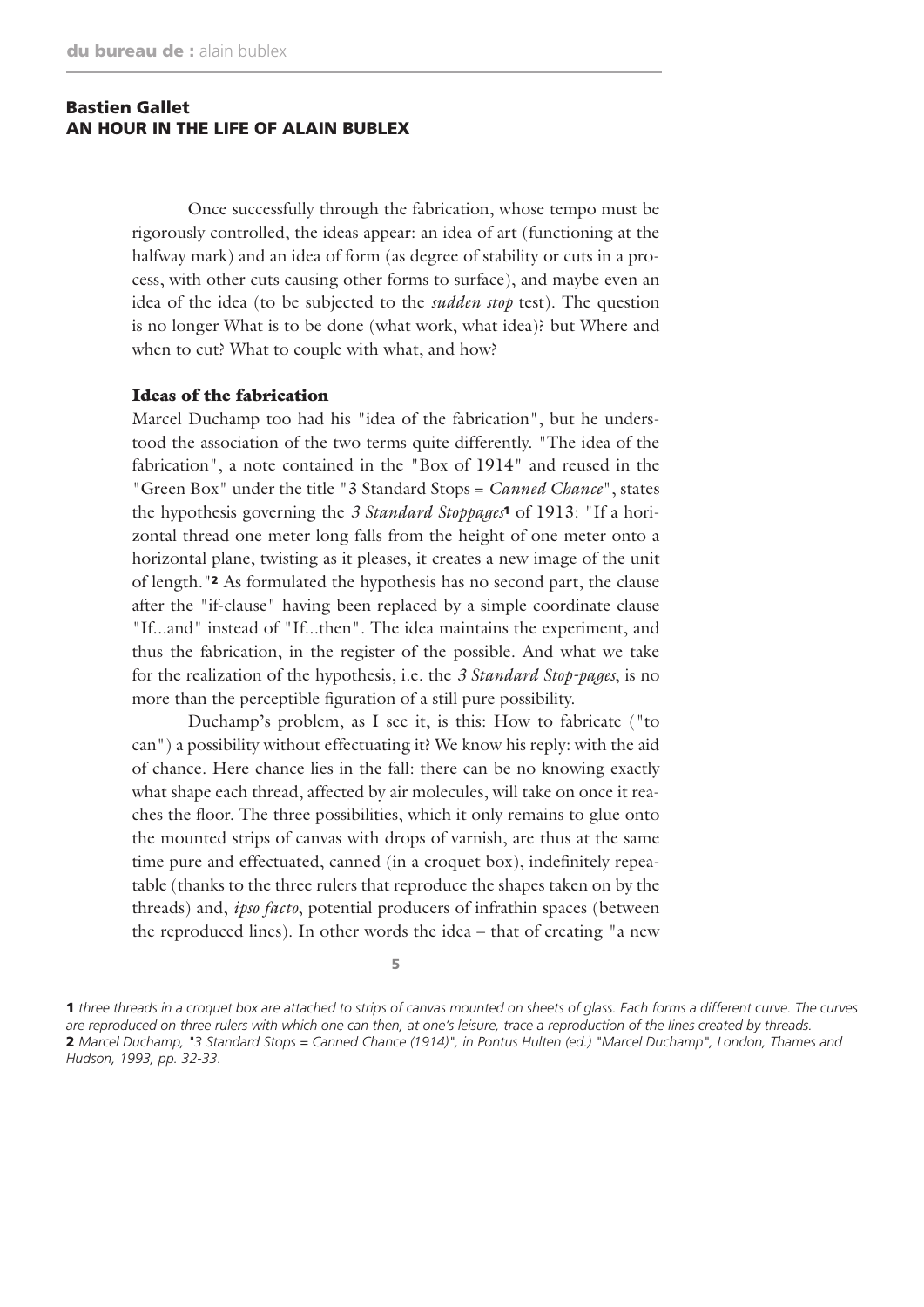image of the unit of length" – must remain possible, hypothetical, while at the same time perceptible. The object does not realise the hypothesis, it simply exposes it as such, in all the potency of its possible resolutions. Which has certain fascinating consequences – such as that of "*brûler toute esthétique*" ("Aesthetics to the Stake")<sup>3</sup> – which I cannot go into here.

The problem raised by Alain Bublex, it seems to me, is quite different. Its hypothesis is none other than the actual confrontation of codes with practices, and thus with the accompanying ideas. His projects – inventing some city or other on a real site (*Glooscap*), travelling from Paris to Tokyo in a sedan minivan (*Wabi sabi Experience*), organizing a steel promotion campaign to save the factories in Pittsburgh (*Buy Steel*), working with Samsung on the design of a camera that does not take the photo visible in the viewfinder (*Awareness Box*) – are not hypotheses, but experiments that must be carried out: not to test their relevance *a posteriori*, but because along the way they will lead us elsewhere, bring other possibilities to the surface and give shape to new ideas. Here the idea can only be a result that we must extricate from the irreducible jumble of what the experiment has produced. This is why there is no contradiction for Alain Bublex to maintain ongoing projects (such as fascinating *Projekte auf kleiner Flamme*). You actually have to build a city to get an idea of what's involved, and actually carry out Le Corbusier's Plan Voisin to gauge its consequences (as well as the underlying idea, which was less utopian than it seemed). In this sense Bublex's works possess a certain allegorical dimension. The intelligibility of what is offered us is not to be looked for elsewhere, on some other ideal or symbolic plane: it is exactly the set of what the experiment has produced, but a set whose meaning cannot be totalized. The allegory is the name of the idea of the nowhereto-be-found total of the work's moments – moments which nonetheless relate its history. To put it another way – a *Benjaminesque* way – the allegory gives rise to such a gap between letter and spirit that it becomes pure exposition, mute sign. If there is any meaning here, it is to be constructed locally and step by step, or else by scanning in the manner of Fredric Ja-

6

3 *see Bastien Gallet, "Brûler toute esthétique", in "In actu. De l'expérimental dans l'art", les presses du réel/École supérieure d'art d'Annecy, Brussels, 2009, p.65 sqq.*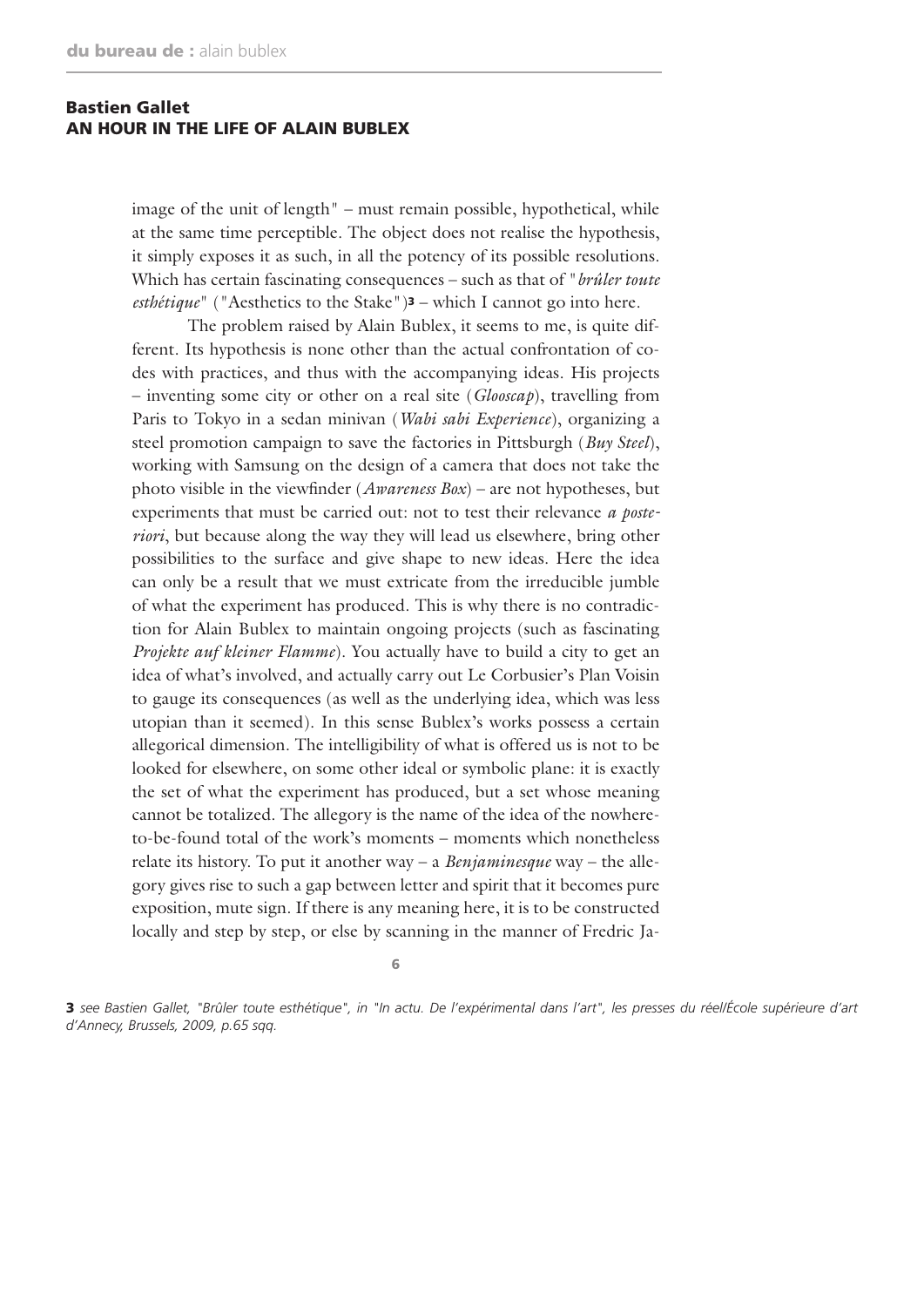meson, for whom the allegorical interpretation imposed by some contemporary installations comes across as a "kind of scanning that, moving back and forth across the text, readjusts its terms in constant modification...as a constant movement from one item to another in which each term, as it confronts one of the other three, finds its value and its meaning subtly or not so subtly modified."4 But Bublex is more radical or, to express it differently, he has less faith in art than those who fabricate authentic allegories. Aesthetics has long been reduced to ashes, so what's the point of burning it again? Because he invents nothing, but rather collects and aligns end to end, Bublex goes one better than those who labour: in his case it's reality that's allegorical.

#### Photographic practices

Recently Bublex made a thematic return to his early practice of photography, which preceded his artistic debut by several years. The exhibition in 2010 at the Centre for Contemporary Creativity (CCC) in Tours, France, was titled "15 Years of Painting" and brought together examples of all his uses of photography. Much more than a simple retrospective, this was a veritable allegory of contemporary photography and described better than many other exhibitions the constellation that is today's idea of photography: an irreducible diversity of practices, subjects, media, apparatuses, métiers, etc. which one person can sometimes encompass without subsuming them under a single style, genre or technical gambit. This presentation of polaroids and digital prints included the documentary and the artistic, the fake and the real, one-offs and series, the dialogic and the experimental, decisive and retouched moments, chance and mise-en-scene – in short, every practical register in the contemporary discipline. But this in itself doesn't make an exhibition, much less an allegory. To grasp what was involved I had to go see, check out the Triumph and the *Awareness Box*, stop in the first big room to look at the amateur polaroids from Bublex's time as a designer for Renault. In a way everything's already there in a series of flawlessly banal views ready to serve as supports for ever

7

4 *Fredric Jameson, "Postmodernism or The Cultural Logic of Late Capitalism", Duke University Press, 1990, p. 176.*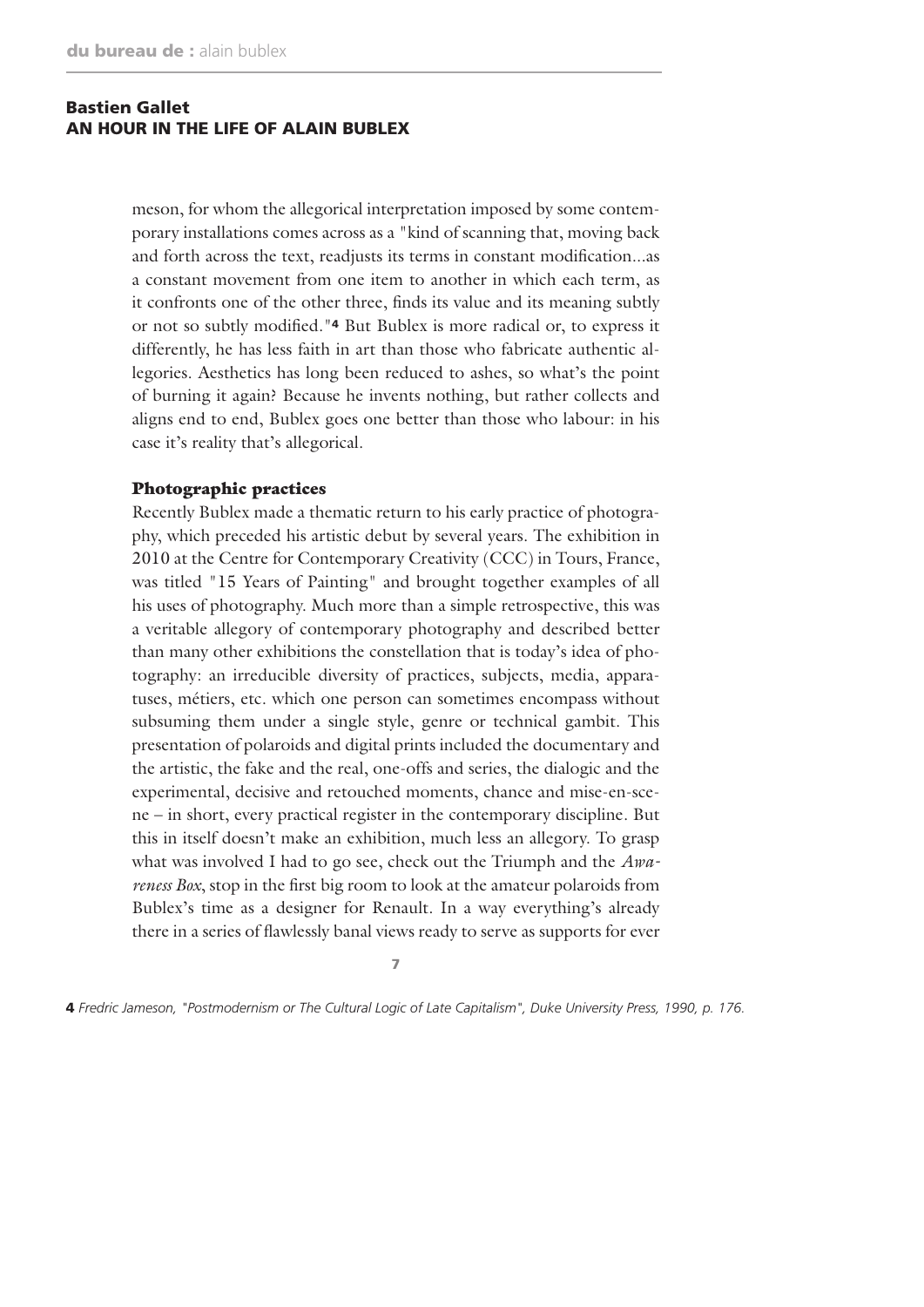more complex operations, but in fact solely intended to put the views on display: to leaf through by stripping back – using ever-different methods, techniques and points of view – the landscape they make visible and they images they are. And it would be enough just to look over your shoulder and see, on the opposite wall, what these pre-art snapshots would become fifteen years down the track: landscapes – indicated as such by the presence of Mount Fuji – and monuments on the verge of vanishing, enveloped by the architectural utopia of *Plug-in City (2000)*. Two walls and an entire history of photography.

This history deliberately ignores the fundamental dichotomy – basically responsible for the split in photographic practice – between Daguerre and Bayard: 1839, and the Academy of Science and François Arago against the Academy of Fine Art and Désiré Raoul-Rochette. That is to say, between glass sheet and paper, between focus and fuzziness (or blur). Bublex begins his history upstream of this dichotomy – which he unfailingly ignored, art being for him, among other things, a different way of looking at science (and *doing* science) – in the undefined field of amateur practice. For fifteen years it was – as it still is – the *basso continuo*  of his work: both a near inexhaustible source of shapes and materials and a daily log of projects and changes of place. The art of Alain Bublex, of this compulsive, not yet artistic practice, could be described as simply a long, varied modulation.

To the artist-photographer's perennial question (which photographers almost never ask themselves) – how to get free of the document? – artists have responded by overstressing either the commonplace or the expressive. Bublex's answer is: by starting prior to the document, then working through its subjects, forms, techniques and protocols. This is because for him the document is never pure (there always remains the possibility of its documenting nothing) or transparent (it always displays the circumstances of its documentary power). His first real artist's photos were thus fakes, taken by someone else: the possible – but also totally real – *Glooscap* photographer John Vanderpant. And when he sets out to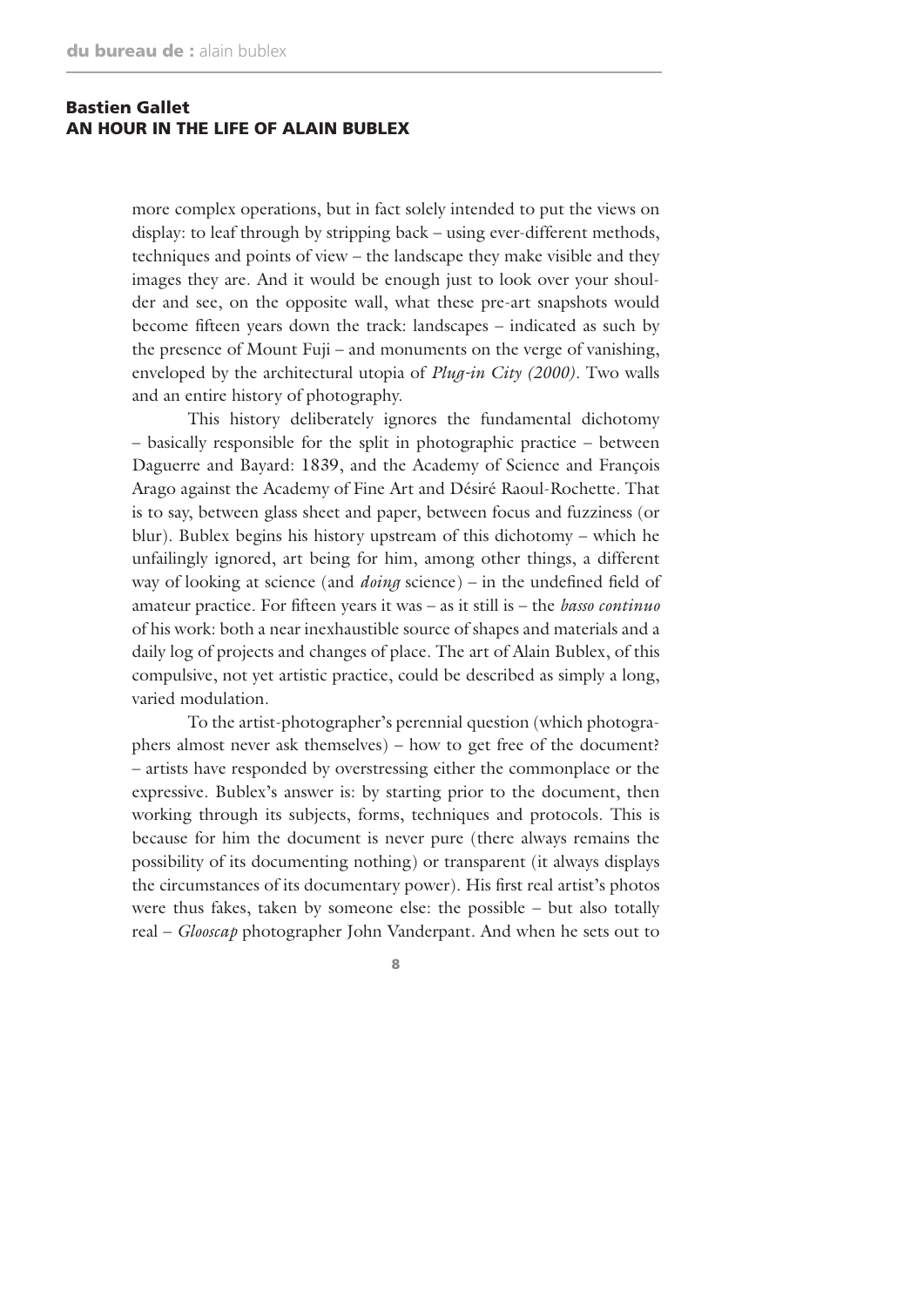document a work – I'm thinking here of those photos of the *Aerofiat* in town, parked between two cars or caught in traffic – the result is strangely like photomontage. Fabricating an impossible car – impossible if you subscribe to the laws of industrial development – is in fact less surprising than seeing it actually running. This is – forgive me the digression – one of the most striking features of Bublex's prototypes, as distinct, for example, from those of Panamarenko: they work. The *Aerofiat* actually runs – you can test-drive the *Bob Job* (at your own risk, with a test contract that's a real deterrent) – and the *Awareness Box* actually does take pictures.

As I see it the *Awareness Box* designates the third major figure – after the amateur stuff and working through the document – in his allegory of photography. This apparatus, whose design he worked on with Samsung's experts in overt contradiction with the demands of the photography industry, is pared down to its optical device: through it the eye sees images the camera cannot photograph. *Contra* most of the theoreticians for whom the chemical operation of recording appearances is the critical moment of the photographic process – which for them clearly references a rationale of the imprint, whether Roland Barthes' *punctum* or Rosalind Krauss' concept of indexicality – Bublex makes photography an ocular prosthesis, an eye capable of giving shape and permanence to the gaze. It is the eye, and not the silver salts, that bring visibility, for it is the eye that moves and seeks the point of view, then frames and cuts out what is to be seen in the undefined field of the visible before finally deciding on the decisive moment of the shutter's opening: this is the time frame that interests Bublex, that of movement and the untimely cut, of the wandering and sudden coupling of an eye with a fragment of space destined to become landscape. This and not the past of bodies imprisoned by silver salts, unless a new stop, a new coupling reintegrates these bodies into duration – a different duration, that of a series, a fictive city or an exhibition. To rediscover that time in what has been gradually reified is one of the great ambitions of his work as an artist.

The fourth and last figure in this counter-history could be des-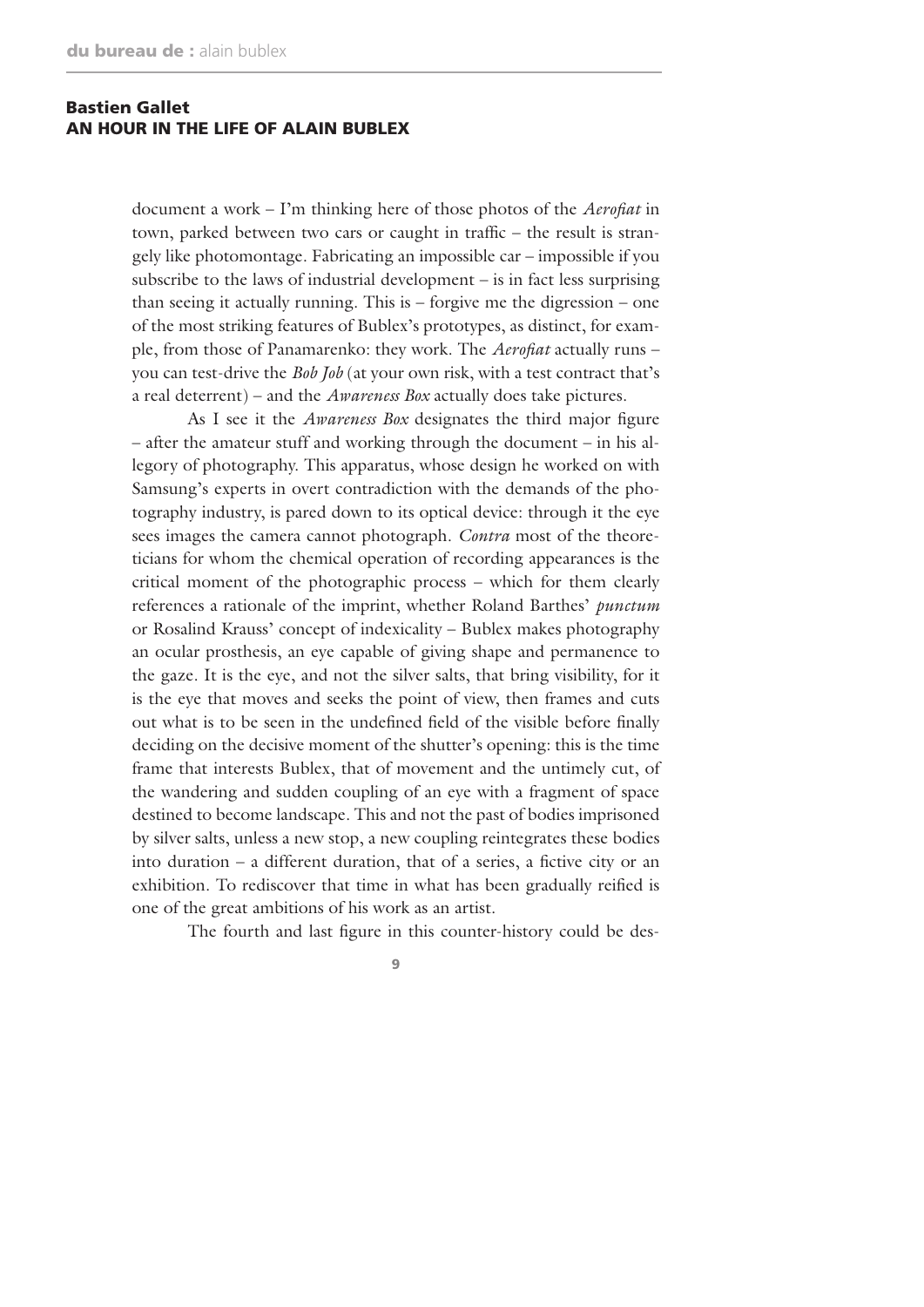cribed as that of the personae, whose regular succession seems to follow the gradual slope of ever more obvious intervention in and on the visible. There was the amateur, then the art photographer of *Glooscap*, the traveller-explorer (a mix of Maxime Du Camp and Auguste Salzman), the landscape artist – and finally the official photographer. The one who gets around the landscape in an official, red and white-striped car, performing an activity free of all function: taking photos. *Sudden stops*: you stop and you take photos, and if sometimes you reproduce them, the result is other series, places you've already surveyed, landscapes captured by other cameras.

#### Constructing

The last persona is not solely photographic (in fact, none of them is, strictly speaking). It ranges over all the activities, from time to time reaping their harvest, reconciling in a broader project or bringing together in an exhibition what the others have come up with. This persona is not that of the curator, even if "being a curator" is sometimes part of the role; the persona is more that of the constructor in the Brechtian sense: "A photo of the Krupp factory or the AEG tells us almost nothing about these institutions. Reality proper has slipped into the functional. The reification of human relationships, the factory, let's say, no longer reveals these relationships. Therefore something has actually to be constructed, something artificial, some- thing [fabricated]".5 Art can't behave as though history, too, did not modify reality – as, for example, when it displays itself in the camera: in order not to miss out on the real it must construct and demystify, which amounts, as Benjamin adds shortly after quoting Brecht, to doing advertising for what presents itself as reality. Bublex's question is a little different for, almost eighty years later, the times have changed again: What does it mean to be a constructor when the real in its entirety comes across as a fabrication?

Alain Bublex has answered this question often; in fact he has done nothing else since he became an artist, notably by constructing the city.

10

5 *Walter Benjamin quoting Bertold Brecht in "A Little History of Photography", in Sean Carney,"Brecht and Critical Theory", Routledge, 2006, p. 59.*